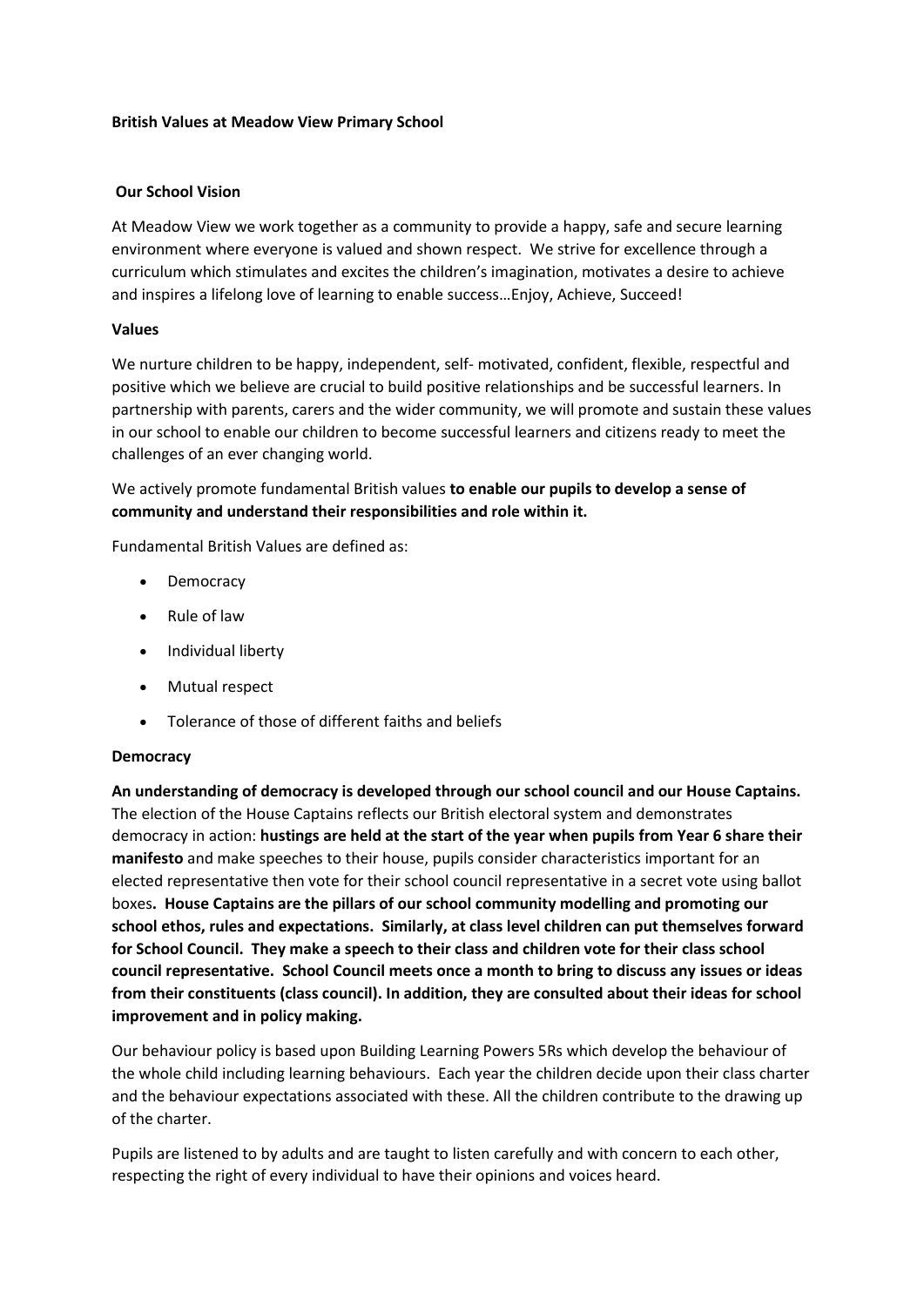We encourage pupils to take ownership of not only their school but also of their own learning and progress. This encourages a heightened sense of both personal and social responsibility, this is demonstrated on a daily basis by our pupils.

## **The Rule of Law**

Pupils understand the importance of rules and laws, whether they be those that govern our school or our country. These are consistently reinforced throughout the school day, in assemblies or when reflecting on behaviour choices. Pupils are taught the value and reasons behind laws; that they govern and protect us, the responsibilities that this involves, and the consequences when laws are broken.

These values are reinforced in different ways:

A **consistently applied Behaviour Policy** is shared with the children and visible in all areas of the school. Expectations are reinforced regularly and opportunities are sought frequently to praise positive choices. Pupils' modelling behaviour consistent with the school's high expectations are recognised and used as role models to others. **Time out** allows pupils the opportunity to talk through wrong choices; they are asked to identify which aspect of the code they have broken to ensure that this connection is made and understood.

At the start of the school year, each class discusses and sets its own class charter; a set of principles that are clearly understood by all and seen to be necessary to ensure that every class member is able to learn in a safe and ordered environment

Visits from authorities such as the Police, builds positive relationships with those involved in law enforcement from an early age and enables pupils' to gain an understanding of their role in maintaining a peaceful community Visits from other external agencies such as the Fire service, Health professionals and 'People who help us' reinforces their understanding of the responsibilities held by various professions.

Through **assemblies, P4C** and **PSHCE**, pupils develop an understanding of law appropriate to their age. PSHCE give pupils a safe way of exploring the 'breaking' of laws and an opportunity to discuss consequences when this occurs.

# **Individual Liberty**

Alongside rules and laws, we promote freedom of choice and the right to respectfully express views and beliefs. Within school, pupils are actively encouraged to make choices, knowing that they are in a safe and supportive environment. Pupils are encouraged to know, understand and exercise their rights and personal freedoms and advised how to exercise these safely, for example through our E-Safety and PSHE lessons. Whether it be through choice of learning challenge, of how they record, of participation in our extra-curricular clubs and opportunities, pupils are given the freedom to make choices.

# **Mutual Respect**

Mutual respect both in and out of the classroom is a core value of our school. Our pupils know and understand that it is expected and imperative that respect is shown to *everyone*, whatever differences we may have, and to *everything*. Children learn that their behaviours have an effect on their own rights and those of others. It is expected that all members of the school community treat each other with respect.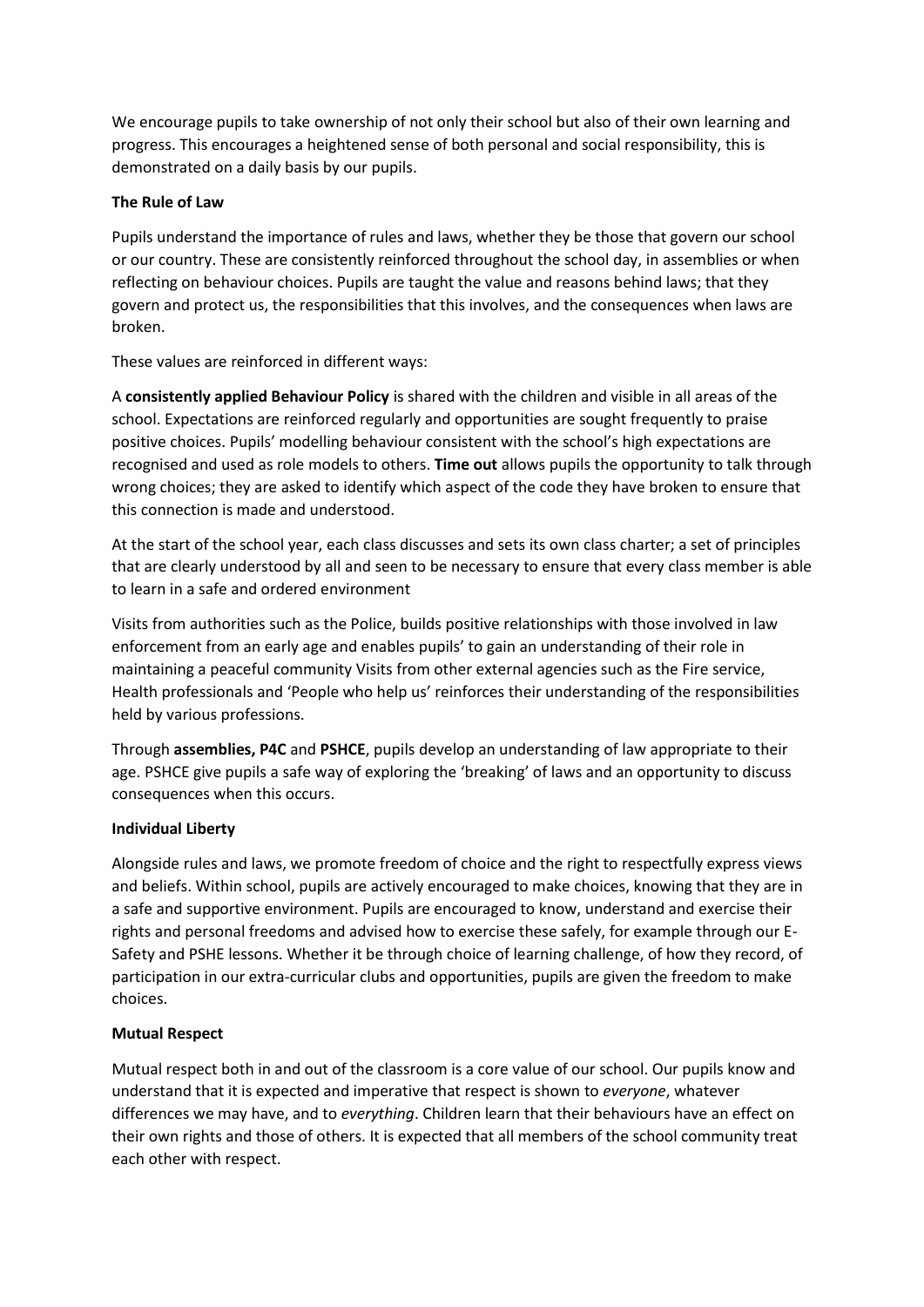## **Tolerance of those of Different Faiths and Beliefs**

Our core values of respect and unity reinforces tolerance for those who have different faiths and beliefs. Meadow View is situated in an area which is culturally diverse, therefore we place a great emphasis on enhancing pupils' understanding of their place in a culturally diverse society. Assemblies are regularly planned to address this issue either directly or through the inclusion of stories and celebrations from a variety of faiths and cultures. Our RE and PSHCE enhances pupils understanding of different faiths and beliefs , embedding respect for others which is based on a deeper knowledge and understanding We use a range of opportunities to study and learn about life and culture in other countries.

All staff are expected to actively promote our values and act as a role model whatever their role within the school. We will challenge pupils, staff or parents who express opinions contrary to British values

# **Checklist for Teaching and Learning**

### **Democracy – what should do we do?**

• Provide pupils with a broad general knowledge of, and promote respect for, public institutions and services

- Teach pupils how they can influence decision-making through the democratic process
- Include in the curriculum information on the advantages and disadvantages of democracy and how it works in Britain
- Encourage pupils to become involved in decision-making processes and ensure they are listened to in school
- Hold debates so pupils learn how to argue and defend points of view
- Help pupils to express their views
- Teach pupils how public services operate and how they are held to account
- Model how perceived injustice can be peacefully challenged

#### **Rule of law – what should do we do?**

•Ensure school rules and expectations are clear and fair

- •Help pupils to distinguish right from wrong
- •Help pupils to respect the law and the basis on which it is made
- •Help pupils to understand that living under the rule of law protects individuals
- •Include visits from the police in the curriculum
- •Teach pupils aspects of both civil and criminal law and discuss how this might differ from some religious laws
- •Develop restorative justice approaches to resolve conflicts

#### **Individual liberty – what should do we do?**

- •Support pupils to develop their self-knowledge, self-esteem and self-confidence
- •Encourage pupils to take responsibility for their behaviour, as well as knowing their rights
- •Model freedom of speech through pupil participation, while ensuring protection of vulnerable pupils and promoting critical analysis of evidence
- •Challenge stereotypes
- •Implement a strong anti-bullying culture